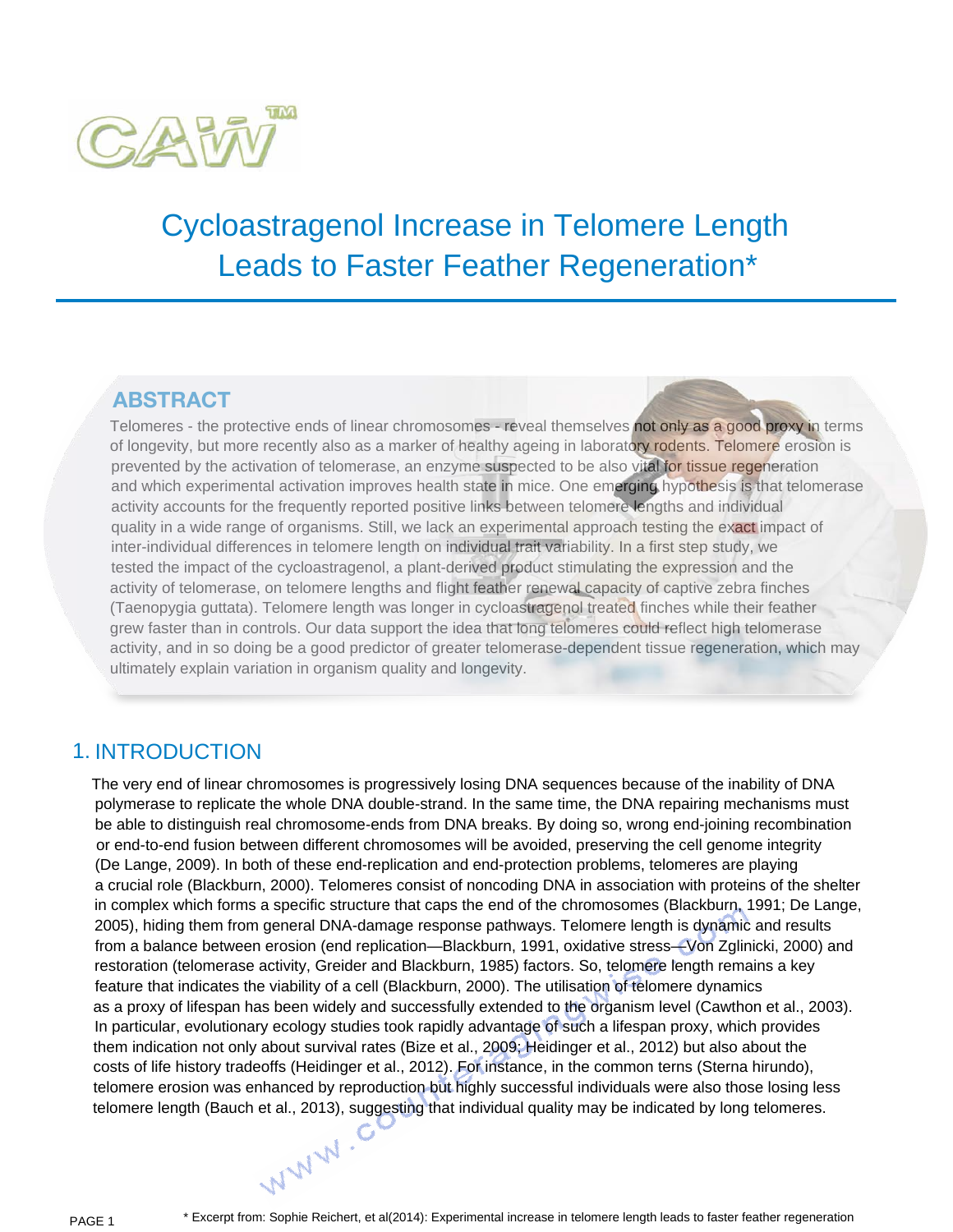Still, a question remains: how can telomere length be related to individual quality? At first glance, this relationship can result from up-stream mechanisms that both affect telomere length and the overall performances of the organism. As such, oxidative stress may be a major factor that can accelerate telomere erosion but also damage vital cellular functions (Von Zglinicki, 2000). A premature loss in telomere length may also be induced by low quality growing conditions that have been previously associated with shortened telomeres at adulthood (Tarry-Adkins et al., 2008). The set-up of the organism as a "functioning nexus" during growth will be of tremendous importance for the future performances of the adult. Then, if growth is disturbed, a bad set-up may lead to the concordance of short telomeres and low individual performances at adulthood (reviewed in Metcalfe and Monaghan, 2001), but without any direct functional link. Recent major advances in biomedicine are pointing toward a central role of "telomerase activity as a rate-limiting factor for organism ageing" (de Jesus et al., 2011). Experimental activation of telomerase activity in laboratory mice has demonstrated that this enzyme can rescue telomere length with concomitant positive impact on health (de Jesus et al., 2011), ageing and lifespan (Bernardes de Jesus et al., 2012). Of note, in mice long telomeres per se were also found to enhance cell viability and/or allow higher rate of cell renewal (Hao et al., 2005), thereby permitting a better functioning of the organism. Because most of our knowledge comes from laboratory mice, we still know very little about the generality of telomerase-increased activity on the phenotype of non-mammalian species, especially on its potential positive effects on telomere length and individual quality.

As a first attempt to fill this gap, we performed an experiment in a small bird species, the zebra finch, where captive adult males were treated with a stimulator of the telomerase activity (cycloastragenol) (de Jesus et al., 2011). We then investigated the effects of our treatment both on telomere lengths in red blood cells (RBCs) and on the renewal of flight feathers. In birds, RBC telomere length has been found to predict life expectancy (Heidinger et al., 2012), and the maintenance of flight feathers is paramount for bird individual performances, self-maintenance and survival (Lindhe Norberg, 2002).

## 2. METHODS

#### 2.1.Experimental design

Twenty-eight adult male zebra finches were randomly assigned to two experimental groups: a control group treated with sterilized water (100 ÿl) and a group treated with cycloastragenol(0.5 mg diluted in 100 ÿl of sterilized water per day). Cycloastragenol is a small-molecule purified from the root of Astragalus membranaceus that stimulates telomerase activity (de Jesus et al., 2011).

Flight feather growth was used as a proxy for individual tissue regeneration capacity. This was achieved by plucking one feather and measuring its speed of re-growth with an electronic calliper every 2 days until it recovered its initial size. For each individual, we assessed feather growth capacity twice. During the first phase of our experiment, we removed the 7th primary feather on the right wing of each individual without treating them. It allowed us to obtain a baseline speed of feather regeneration. When the first bout of feather regeneration was over, individuals were then treated daily (using a pipette) either with sterilized water (n = 14 individuals) or with cycloastragenol ( $n = 14$ ) for a month before undergoing a second phase of feather regeneration by plucking the same feather again. The treatment phase was terminated when the second bout of feather growth was over.

RBC telomere length was assessed by qPCR methodology as previously conducted in the same species (Criscuolo et al., 2009). Telomere lengths were measured before the plucking of the feather (Time 1), at the end of the first phase of feather regeneration (just before the start of treatment with water or cycloastragenol) (Time 2), a month after the beginning of the treatment (just before the second phase of feather regeneration started) (Time 3), and at the end of the second phase of feather growth (Time 4). Details on qPCR conditions are provided in the ESM.

#### 2.2.Data analysis

Effects of the treatment on telomere length and feather growth were analyzed using general linear mixed models (SPSS 18.0), using Bird Identity as random factor, sampling Time as repeated factor, Treatment and the interaction between Treatment and Timeas fixed factors. When the Treatment by Time interaction was significant, each Time point was subsequently analyzed separately (using t-tests) to assess the Treatment effect.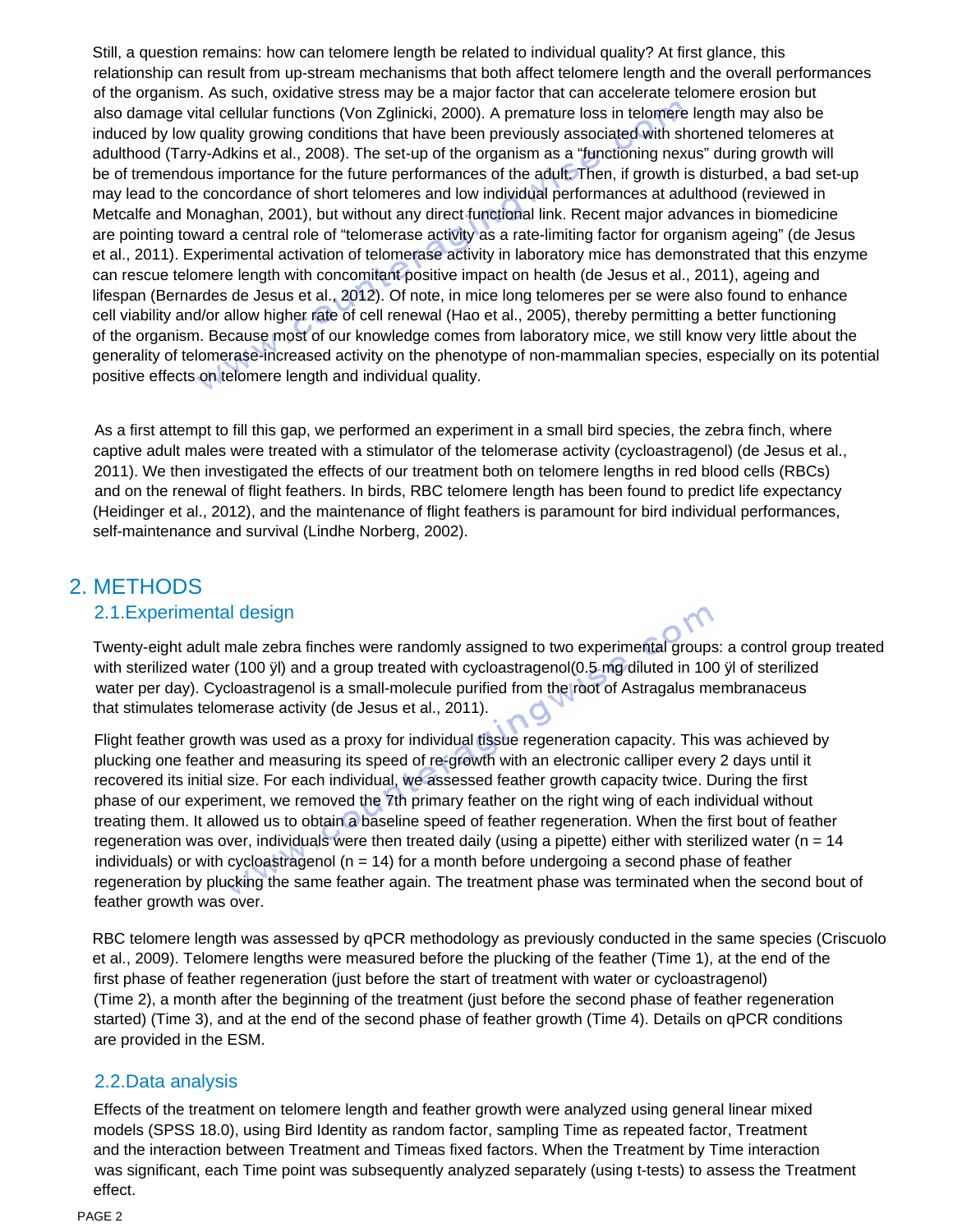## 3. RESULTS

There were no significant differences in age, wing length and body mass between the two experimental groups (see ESM).

The significant interaction Treatment  $x$  Time showed that telomere lengths were affected by the experimental treatment and by time (Table 1). Tests for each time showed that telomere lengths were not significantly different between control and cycloastragenol treated birds at Times 1 and 2 (i.e. before treatment, Time 1:  $p = 0.28$ ; Time 2:  $p = 0.18$ ; Fig. 1.). However, cycloastragenol treated birds were characterized by longer telomeres than control during Phase 2 (i.e. during treatment, Time 3: p = 0.004; Time 4: p< 0.001).

#### Table 1

Linear mixed model analysis explaining the impact of cycloastragenol treatment on (a) telomere length and (b) the rate of wing feather renewal of zebra finches.

NISO

|                                               | ddl    |        |         |
|-----------------------------------------------|--------|--------|---------|
|                                               |        |        |         |
| $\mathbf{v}$<br>a) Telomere length $\bigcirc$ |        |        |         |
| Bird Identity $1.077 \pm 0.362$               |        |        |         |
| Treatment                                     | 1,26   | 4.93   | 0.035   |
| Time                                          | 3,78   | 5.58   | 0.002   |
| Treatment $\times$ Time                       | 3.78   | 24.31  | < 0.001 |
| b) Feather renewal rate                       |        |        |         |
| Bird Identity 0.0001 $\pm$ 0.0004             |        |        |         |
| Treatment                                     | 1,26.3 | 132.61 | < 0.001 |
| Phase                                         | 1,25.7 | 542.38 | < 0.001 |
| Treatment $\times$ Phase                      | 1,25.7 | 360.13 | < 0.001 |
|                                               |        |        |         |



Fig. 1. Mean?àSE telomere length and rate of feather re-growth in cycloastragenol (grey) or control birds (white) over the different times or phases of the experiment.

The experimental treatment also had a significant impact on wing feather renewal rate (Table 1, Fig. 1.). The significant Treatment x Phase interaction indicate that cycloastragenol birds exhibited a faster feather growth than control ones after the treatment (Phase 2: p < 0.001) while no differences were detected before the treatment (Phase 1:  $p = 0.45$ ). The rate of feather re-growth (Phase 2) was significantly correlated with telomere at the end of the treatment (Time 4) in cycloastragenol birds (Pearson's correlation,  $r = 0.63$ ,  $p = 0.015$ ) but not in control birds ( $r = 0.16$ ,  $p = 0.58$ ; Fig. 2).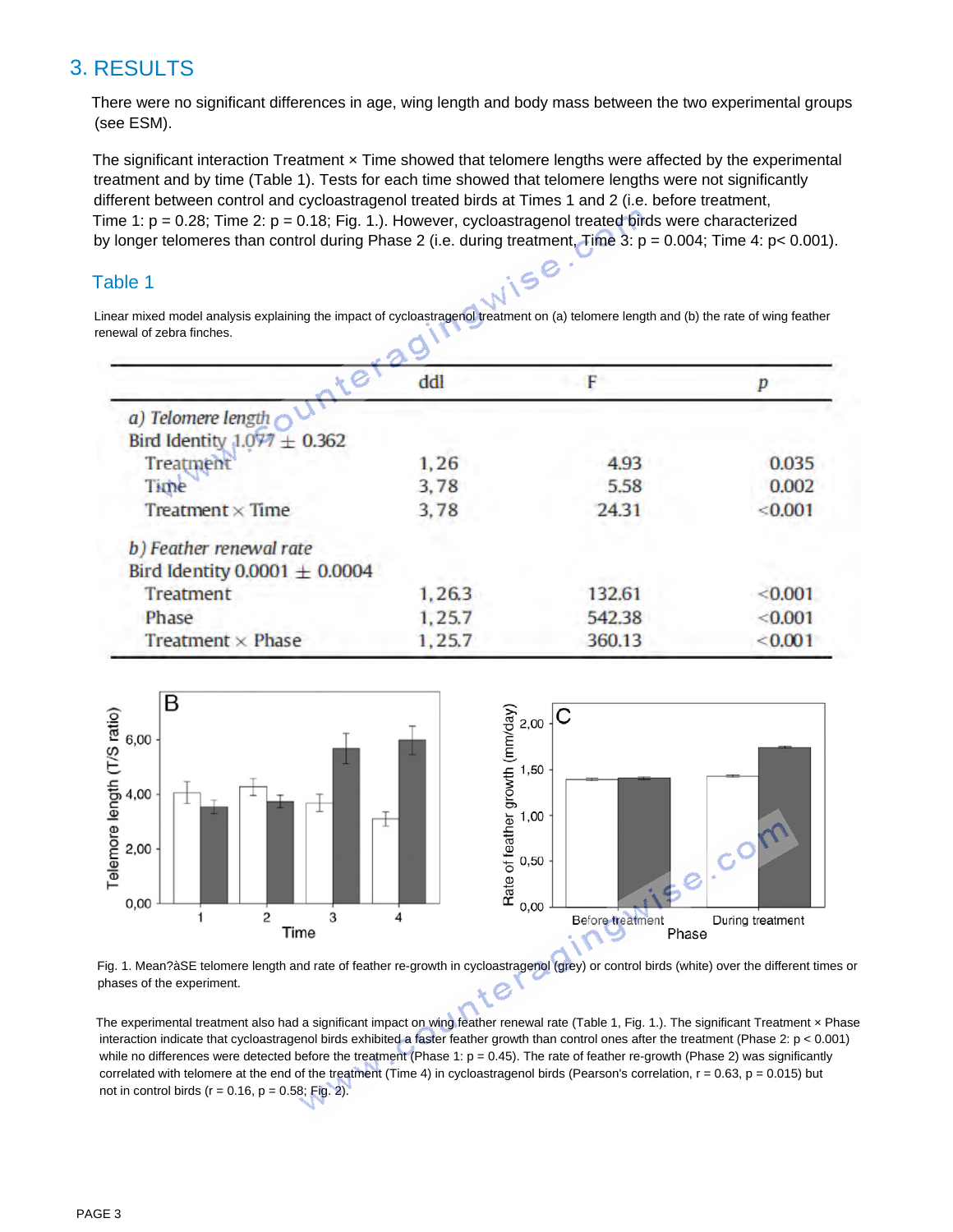

Fig. 2 Correlation plots between the individual rates of feather growth with telomere length in treated and control birds.

### 4.Discussion

We found that male zebra finches treated during 1 month with cycloastragenol presented longer RBC telomere lengths and higher rates of feather renewal than control birds treated only with water. In addition, there was a direct relationship between telomere length and feather re-growth rate in cycloastragenol birds, the longer the telomere, the faster the feather growth. Our data therefore supports the idea that cycloastragenol can rescue telomere length (de Jesus et al., 2011; Harley et al., 2011) with a global positive effect on the proliferating capacity of cells (i.e. epidermal in our case).

Enhanced telomerase activity and/or preservation of telomere length may favour a higher rate of cell renewal. This has been previously observed in mouse skin and subcutaneous adipose tissue, bone, lung or neuromuscular tissue (Bernardes de Jesus et al., 2012), thus being associated with an improvement of the global health status of adult mice (de Jesus et al., 2011). Indeed, telomerase gene therapy has recently emerged as a potential mean to counteract organism malfunction linked to ageing (Bernardes de Jesus et al., 2012). Premature loss of telomere length associated with mutation of telomerase protein component (TERT) is responsible of multiple pathologies (Aubert and Lansdorp, 2008) that are likely to affect the future survival and reproduction of those individuals. Overall, the enhanced tissue fitness in cycloastragenol mice led to an extension of median lifespan by 24 to 40% (Bernardes de Jesus et al., 2012). Interestingly, cycloastragenol treatment in mice is also favouring hair re-growth (de Jesus et al., 2011). The authors proposed that the preservation of the skin layer and of the subcutaneous adipose tissue is important to delay the multiple skin lesion associated with ageing in this species.

Our study extends those findings from mice to birds. Our results provide encouraging support to the general idea that long telomeres might reflect high telomerase activity, and in so doing be good predictors of greater telomerase -dependent tissue regeneration and organism health and longevity. Still, we need to be prudent in our conclusions because, despite the fact that flight feather maintenance is paramount for bird survival, a higher rate of growth of feather is not always synonym of better plumage quality (Dawson et al., 2000). Studies are now required to determine whether stimulation of the telomerase activity has positive effects on bird fitness-related traits such as flying capacity, resilience to environmental stress, reproduction or lifespan as it has (at least for health and lifespan) in mice.

## 5.CONCLUSION

we tested the impact of the cycloastragenol, a plant-derived product stimulating the expression and the activity of telomerase, on telomere lengths and flight feather renewal capacity of captive zebra finches (Taenopygia guttata). Telomere length was longer in cycloastragenol treated finches while their feather grew faster than in controls.